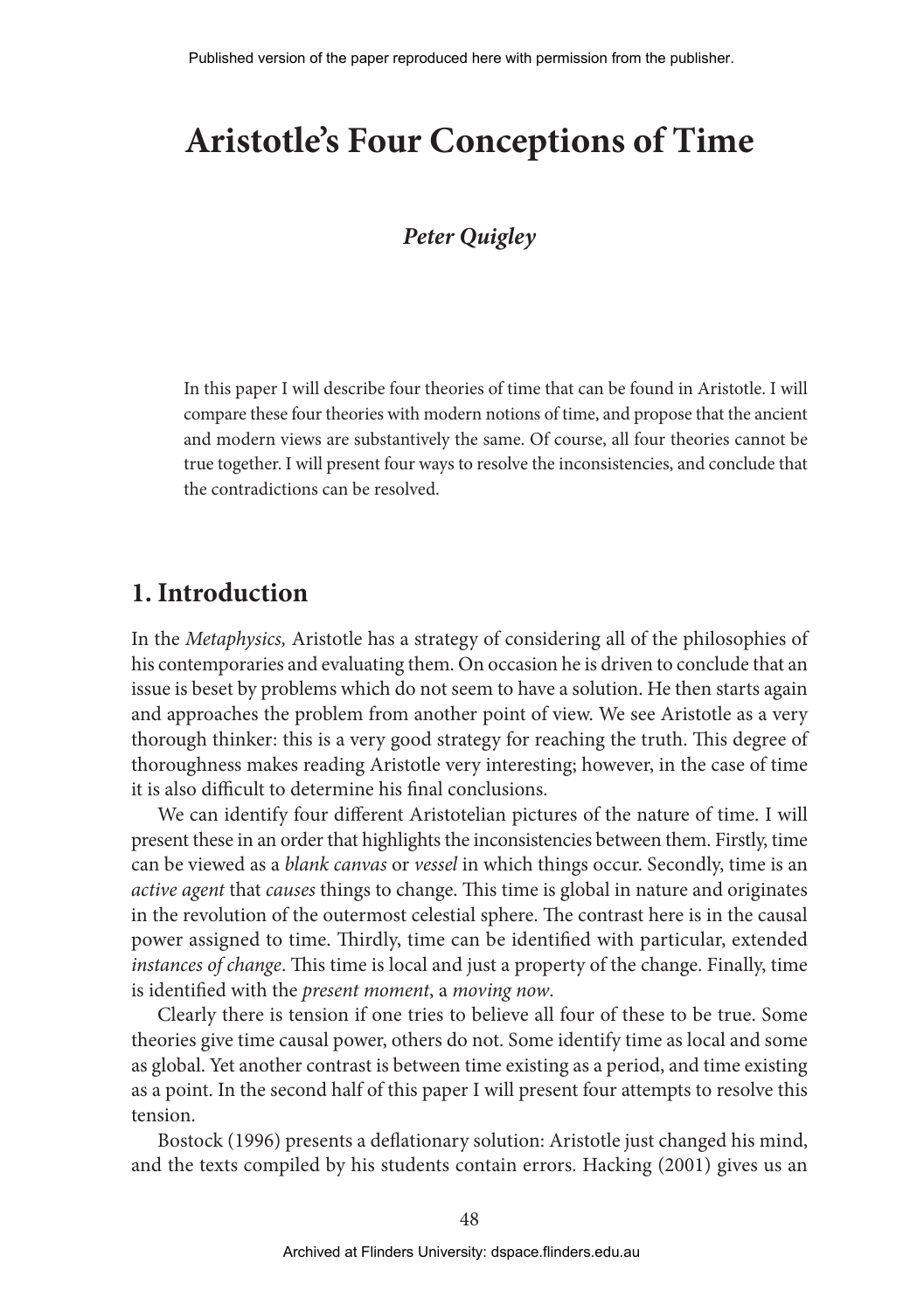irrealist solution: Aristotle is engaged describing how our mind structures the world. Politis (2004) and Ross (1923) adopt a more comprehensive perspective on Aristotle's enterprise: these different theories about time represent different responses to different questions, the context involved leads to different answers. Finally, I will present two solutions to the inconsistency between continua and points that Aristotle presents. I will conclude that the inconsistencies are only apparent and can be resolved.

# **2. Four theories of time**

# *2.1. Time as a vessel*

In the *Categories* (chap. 6) time is described as a totality. "Time, past, present, and future, forms a continuous whole." Ross (1923:90) states that "Present, past, and future are in time as being parts of it; events are in it as being measurable by it. They are contained by time, therefore, just as things in place are [contained] by their place".

The following analogical argument may be used to justify the view that time is a vessel or container:

- 1) Motion, space and time are interdependent entities this interdependence means that they share the same properties. Aristotle implies this when he argues that they are all continuums and they are all finite.
- 2) In *Physics* Aristotle concludes that "For this reason, too, place is thought to be a kind of surface, and as it were a vessel, i.e. a container of the thing". (*Physics* book 4, chap. 4 last sentence)

Thus, place, or space, is defined to be a vessel for objects.

Thus 3. Since time shares the properties of space, Time too is a vessel.

This view of time as a vessel for events appears in a modern guise as a canvas upon which events get painted. It is the time of high-school physics and history, a line we use to order the events of the world. In Aristotle the nature of things and the agency of living things cause change. Thus, in this view, time is purely passive.

# *2.2. Causal time*

To quote Bodnar (2009:9) "Aristotle postulates that the processes of the universe depend on an eternal motion (or on several eternal motions), the eternal revolution of the heavenly spheres, which in turn is dependent on one or several unmoved movers" (*Physics* 8.6, 258b26–259a9). The eternal, perfect, circular motion of the outermost heavenly sphere causes the inner spheres to revolve and this motion in turn is communicated to the rotating Sun and from there to cause changes on the Earth. An alternative description of this might be to say that the motion of the heavenly spheres is the source of energy for all other motion.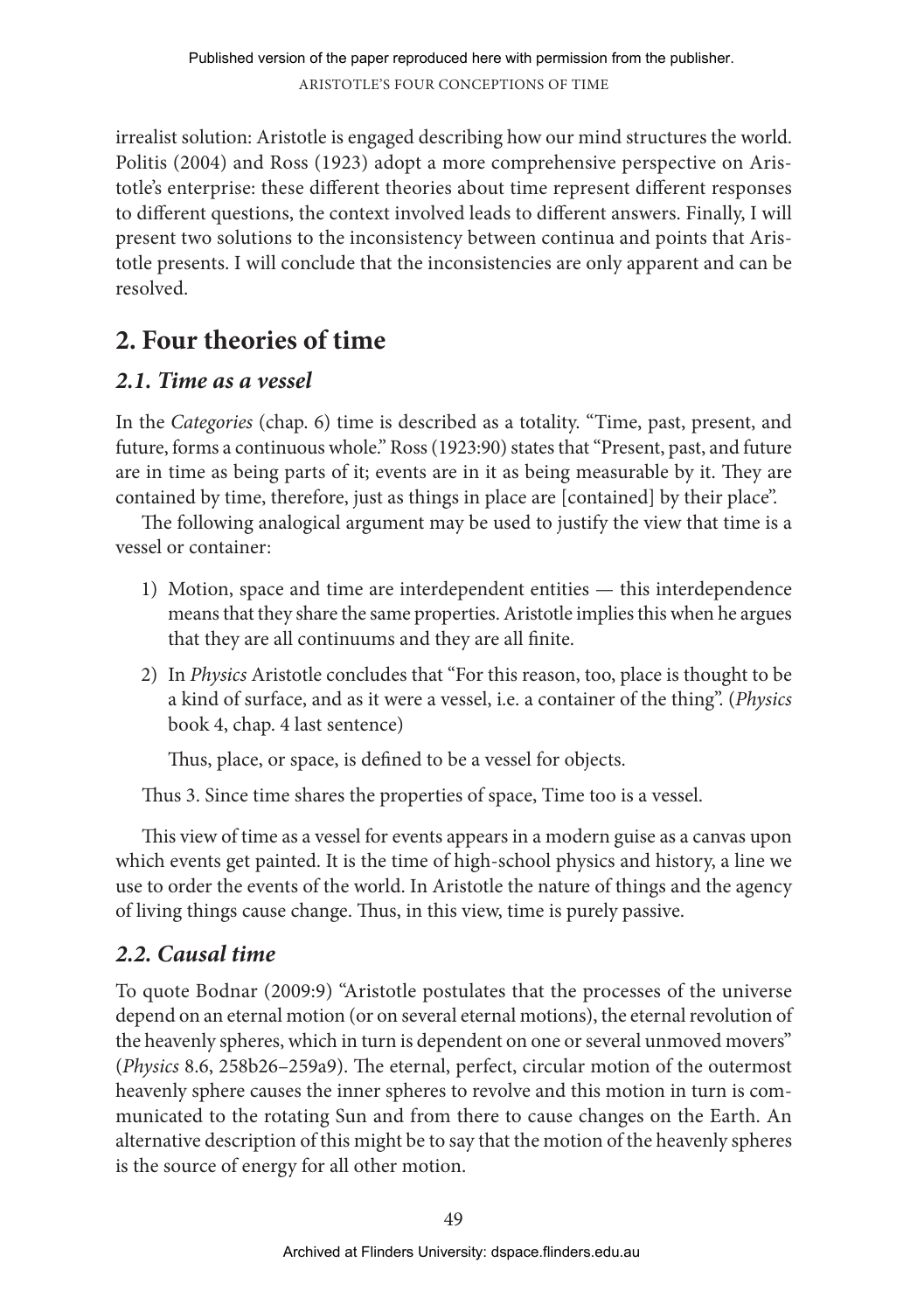In *On generation and Corruption* Aristotle argues:

Further (b) since time is continuous, movement must be continuous, inasmuch as there can be no time without movement. Time, therefore, is a 'number' of some continuous movement-a 'number', therefore, of the circular movement, as was established in the discussions at the beginning. (*On generation and Corruption* book 2 chap. 10)

This identifies time with the motion of the heavenly spheres. Since this motion plays a causal role for Aristotle we may infer that time too acts in a causal way.

Time is like a big clock in the sky which, when it ticks causes all other processes to progress. This view of time as God's clock occurs in Cartesian philosophy. Much more recently some commentators on General Relativity give space-time a causal role. Thus Aristotle's ideas find a correlate in modern thought.

## *2.3. Local fragmentary time*

In the *Physics*, time is identified with particular periods of time and particular instances of change (motion). Mendell (2008:20) notes that "Aristotle's treatment of time (*Physics* iv.10–14) includes some observations about number which come closest to being an account of number. ... time is number in the ... sense of so-much change as measured by a unit of change". In the *Categories* time is identified intrinsically as a quantity something we can predicate of an event.

Instances of discrete quantities are number and speech; of continuous, lines, surfaces, solids, and, besides these, time and place. ...

Strictly speaking, only the things which I have mentioned belong to the category of quantity: everything else that is called quantitative is a quantity in a secondary sense. It is because we have in mind some one of these quantities, properly so called, that we apply quantitative terms to other things. We speak of what is white as large, because the surface over which the white extends is large; we speak of an action or a process as lengthy, because the time covered is long; these things cannot in their own right claim the quantitative epithet. For instance, should any one explain how long an action was, his statement would be made in terms of the time taken, to the effect that it lasted a year, or something of that sort. In the same way, he would explain the size of a white object in terms of surface, for he would state the area which it covered. Thus the things already mentioned, and these alone, are in their intrinsic nature quantities; nothing else can claim the name in its own right, but, if at all, only in a secondary sense. (Categories, chap. 6)

If we take this literally then time is entirely local and it is just a measurement we make of change. As a measurement it has no causal role to play. Its existence is a bit like that of a mathematical object. This does not mean that it does not exist as it may just exist in a special sense.

Consider a visual metaphor. Imagine a whiteboard, its surface is a continuous plastic thing. We could place marks or events on it. In contrast let us replace the surface with a mosaic of tiles. Each tile exists as a local entity but we can still step back and see a totality even though the only things existing are the individual tiles.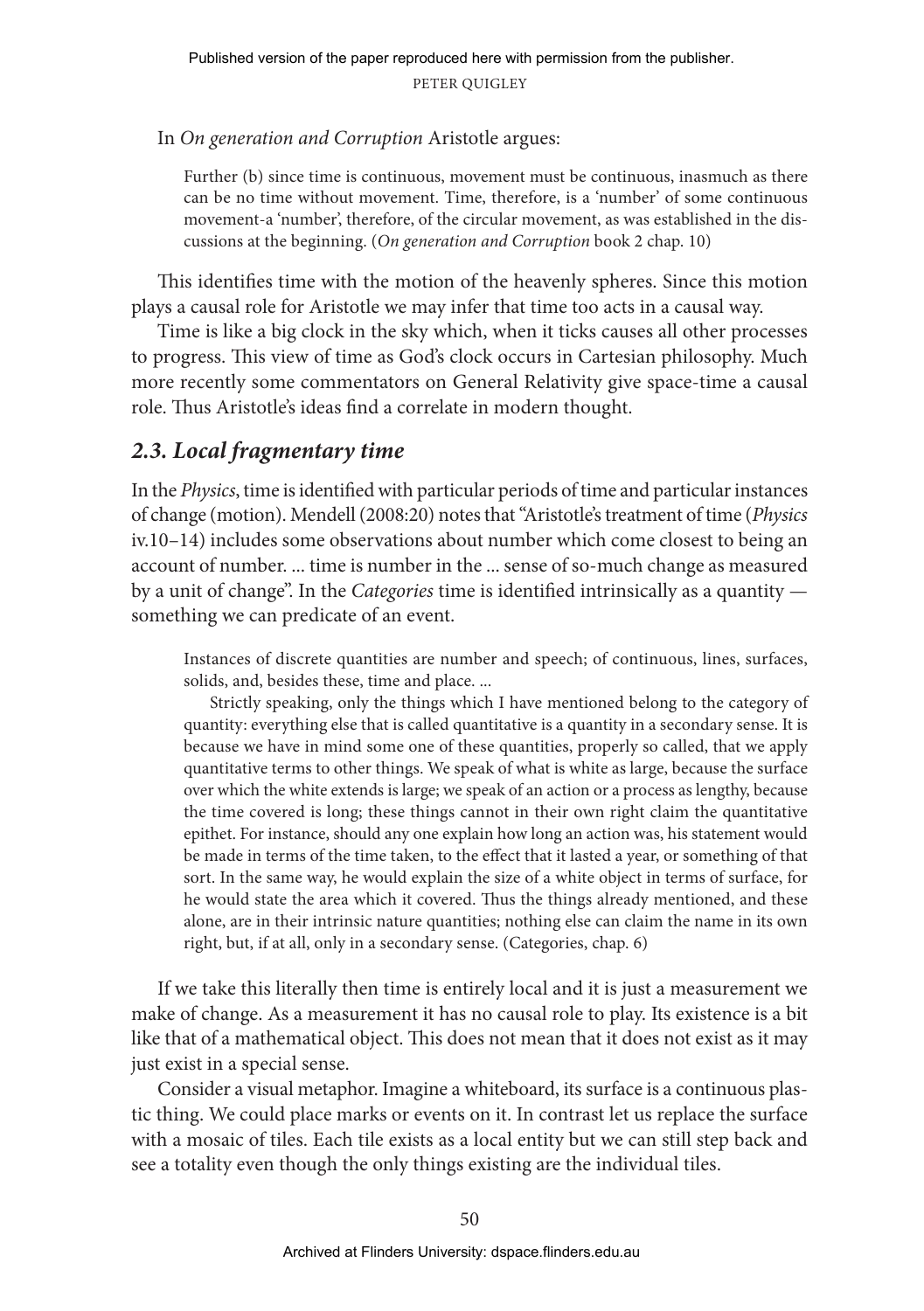In modern physics, particularly in General Relativity, time is identified only locally, that is in local frames of reference. This local time is determined by the velocity of an object and the presence of mass. Whilst this is noticeably different from Aristotle, it does share the patchwork nature of time.

## *2.4. Time as a moving now*

In commenting on the phrase "by holding it together" (*Physics* Book 4, chap. 11) Bostock (1996:264) tells us that "the Greek word for 'continuous' literally means 'held together'. [Thus] Aristotle may be thinking of a line as generated by a moving point, and held together in this way, as a movement is generated by a moving body, and time is generated by a 'moving now'". Inwood (1991:174) rejects the doctrine of the moving point, but he recognises that Hussey, Bostock and Owen interpret *Physics* (219b9) as saying that a line is swept out by a moving point; a line can be seen as the product of a flow of a point; or "If we draw a line AB, we do so by moving the tip of our charcoal from a to b". In the case of time the now plays a role similar to this point: as it moves along it traces out time, thus, we can say that its motion is time.

The moving now is a single point. It is the only aspect of time that exists. To put it more precisely: only things that are synchronous with the now exist. The now changes some things that are potential to actual, and some actualities become potential. For example, when we paint a black wall white, before we begin, at time 1 the wall was actually black and potentially white; then, at time 2 when we have finished painting, the wall is actually white and potentially black (since it is possible it might change colour again). However there are other things, the essential properties, which persist throughout multiple moving nows. Establishing the causal role of the now is problematic. Does it cause changes, as I have just suggested, or do the changes push the now along in the same way in which my hand traces out the line I am drawing? For Aristotle causal power is in things so I am tempted to think that the now is pushed along by the powers in the world.

The doctrine of the moving now appears in modern philosophical theories of space-time as the doctrine of Presentism (Markosian 2008, Pt 6). Whilst matters have progressed since Aristotle, the Aristotelian metaphor of time being like a point tracing out a line is clearly a fore-runner.

# **3. These four views of time are incompatible with each other**

Aristotle can't have held all of these views, since they are incompatible with each other. In the first three views time is a continuum, it consists of an extended period. A continuum, for Aristotle, has one key property: it does not contain points. Thus, the theory of the moving now which is a point, is in conflict with these.

The idea of causal time, as a kind of clock in the sky whose ticks cause time to flow everywhere else assigns a causal role to time. In the other theories time has no causal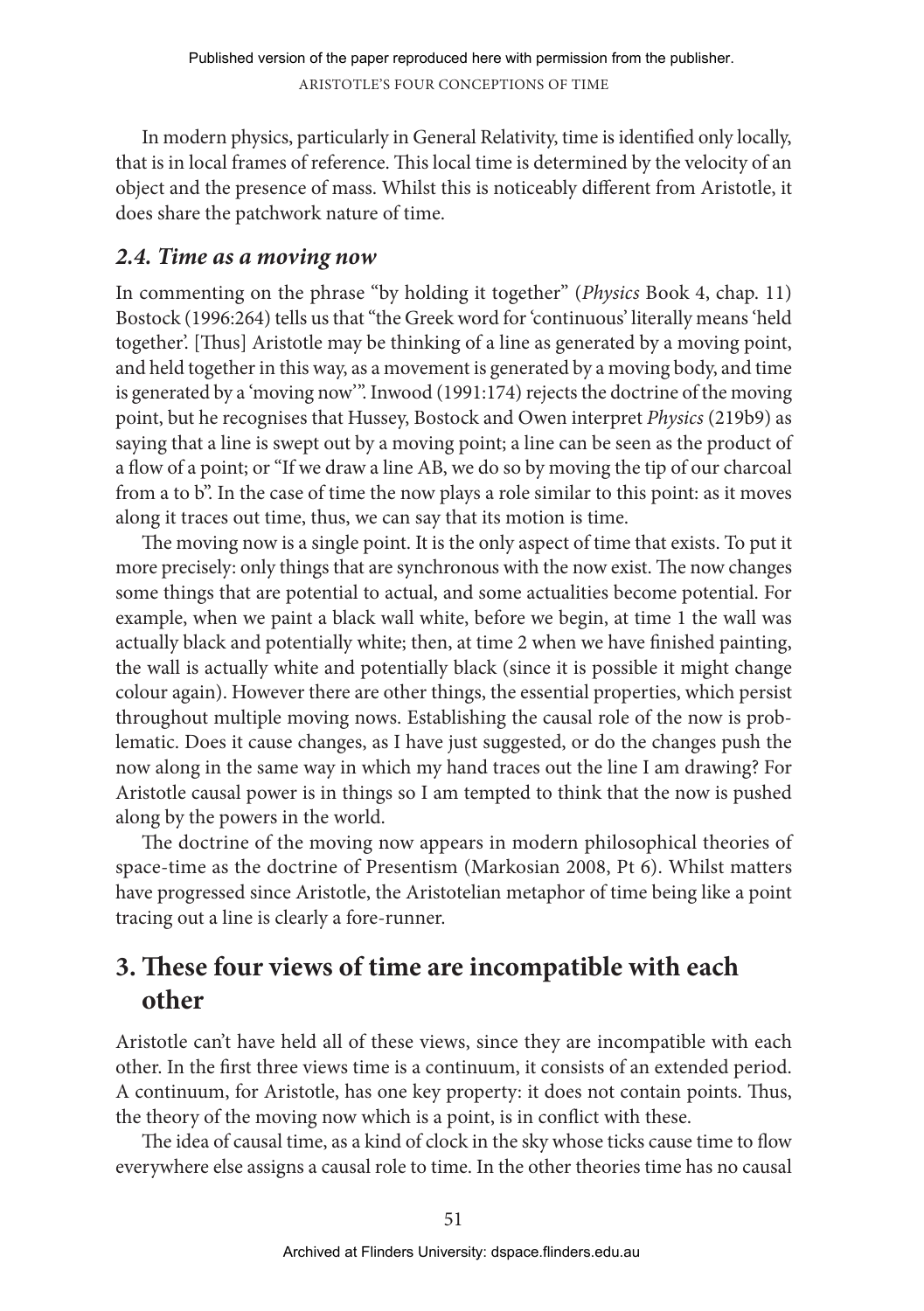role. It is a static substratum; it is just a measurement or it may be pushed along by the objects in the world. Again we have incompatibility.

Finally at issue in these theories is whether time is a global or a local phenomenon. The particular identification of time with particular changes makes it local, but the other theories make time a global entity.

# **4. Possible resolutions**

How much can these views be reconciled? We will see that there are a number of ways to resolve the inconsistencies but that each way has its cost. One quick solution is Bostock's.

# *4.1. Bostock's Deflationary approach*

According to Bostock, we only have fragments of Aristotle's writings. The writings are of lectures he gave his students. Some parts of the *Physics* are from early in his career, and some later. Bostock tells us that the usual view is that Aristotle did not compile these works himself but that Aristotle gave verbal lectures which were later compiled by his students who edited the work. He further notes that even the order of the writing is not certain (Bostock, 1996:vii). He goes on to say that "one should bear in mind that it is quite possible that [the *Physics*] contains some passages that Aristotle rejected from earlier versions... [and that]... one cannot be sure how much... would have survived in its present form if Aristotle had ever written up a 'final version' of his thoughts on time" (Bostock, 1996:xliv).

A related issue is the problem of translation. Kretzmann observes that:

Greek uses one word—'*nun*'— adverbially in the sense of 'now' and substantivally in the sense of 'instant' or, more particularly, 'the present instant', 'the now'. ... it is frequently important and difficult to decide on the correct interpretation, which is rarely made perfectly unambiguous by the context. (Kretzmann, 1976:113 fn. 9)

Furthermore, it may also be ambiguous as to whether "the now" is an ontological instant or the "perceived now" or a "measured now" which, because it involves the process of perception, would be of finite duration. We can find another example, in comparing the translations by J.I. Beare of Aristotle's *On Sense and the Sensible* and J.A. Smith's translation of *On the Soul.* Beare uses the term "coinstantaneous" to refer to perceptual occurrences whilst Smith uses the term "contemporaneous". One term presupposes instants the other simply means "during the same period of time". Given that a major issue in reading Aristotle involves whether he claims instants of time exist, this difference between translations is a major problem. The fragmentary nature of the texts will also mean that we are missing important contextual information which would allow us to disambiguate these cases.

In other words it might be said that Aristotle did not hold *all* of these theories to be true. Either he just changed his mind, or his students got it wrong, or our attempts at translation are erroneous.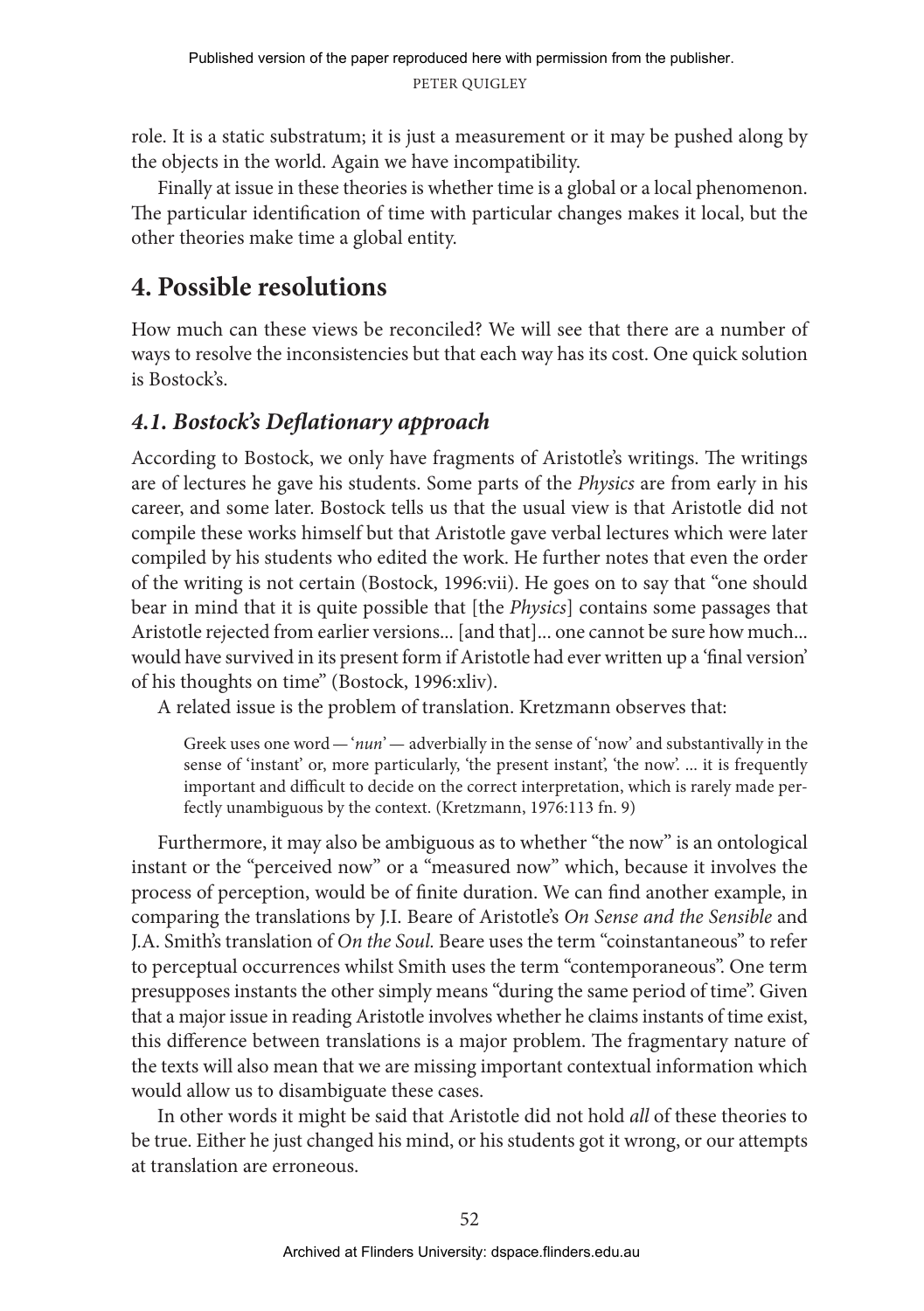Whist this approach solves the problem, I find it unsatisfactory as we are left wondering what Aristotle's preferred view of time might be like. Furthermore, many of the views are repeated or at least briefly encapsulated across many other works, not just the *Physics,* suggesting a belief in all of these theories. In book 1 chapter 12 of *On the Heavens,* Aristotle repeats his argument that time is infinite. The infinite, eternal nature of time is also found in *On Generation and Corruption,* book 2 chapter 10, where the eternal nature of change is argued for. In chapter 6 of the *Categories* (5a25–37) he gives time as an instance of a continuous quantity and also says that the parts of time do not have abiding existence and position but "It would be better to say that such parts had a relative order, in virtue of one being prior to another". This recalls the account of the moving now. In the *Metaphysics,* book V chapter 13, time, space and motion are all given as examples of a *quantum* which is continuous and infinitely divisible. Later in the *Metaphysics,* in book 12 chapter 6, he says time cannot come into being or cease to be and that time is continuous.

A final objection is that when philosophers change their minds they tend to signal that; but in contrast, in his other works Aristotle claims that his theory of the nature of time has been completely discussed (in the *Physics*).

## *4.2. Hacking's Irrealism*

Hacking proposes a cognitive interpretation of the *Categories*. Aristotle is not describing on ontology of external things, but how our mind organises itself. This is a similar idea to Kant's "Critique of Pure Reason": Aristotle is describing how the abstract reasoning of our mind operates. This would apply to the view that time is just a container, for example. Kant argues that this container view of time and space is imposed by the mind on the world as a way to organise the chaos of the world.

We can equate Aristotle's view of time as a particular local continuum with the cognitive task of measuring the finite duration of some specific event.

Next, consider that a particular goal of our reasoning is to provide causal stories about the world which gives us the power to predict and control events. Thus, the account of the causal clock time can be seen as just a causal story we tell ourselves and has no ontological import. This explains the first *3* accounts of time we find in Aristotle. We could extend Hackings method and suggest that the moving now is an account of our phenomenal experience of time. It is just what we observe or experience time to be, and hence need not entail an ontology of time. In this picture the ontology of time is eliminated: we just have phenomenal experience which can be inconsistent.

While this cognitive account has merits as an analysis of Aristotle, Aristotle's goal in his study of Nature is clearly to discover the underlying nature, elements and principles of time. Thus, I don't think he would accept this kind of irrealism.

## *4.3. The role of context*

The questions you ask and the viewpoint you adopt can effect the knowledge you have about a topic. In his book *On the Heavens,* Aristotle is asking what the whole universe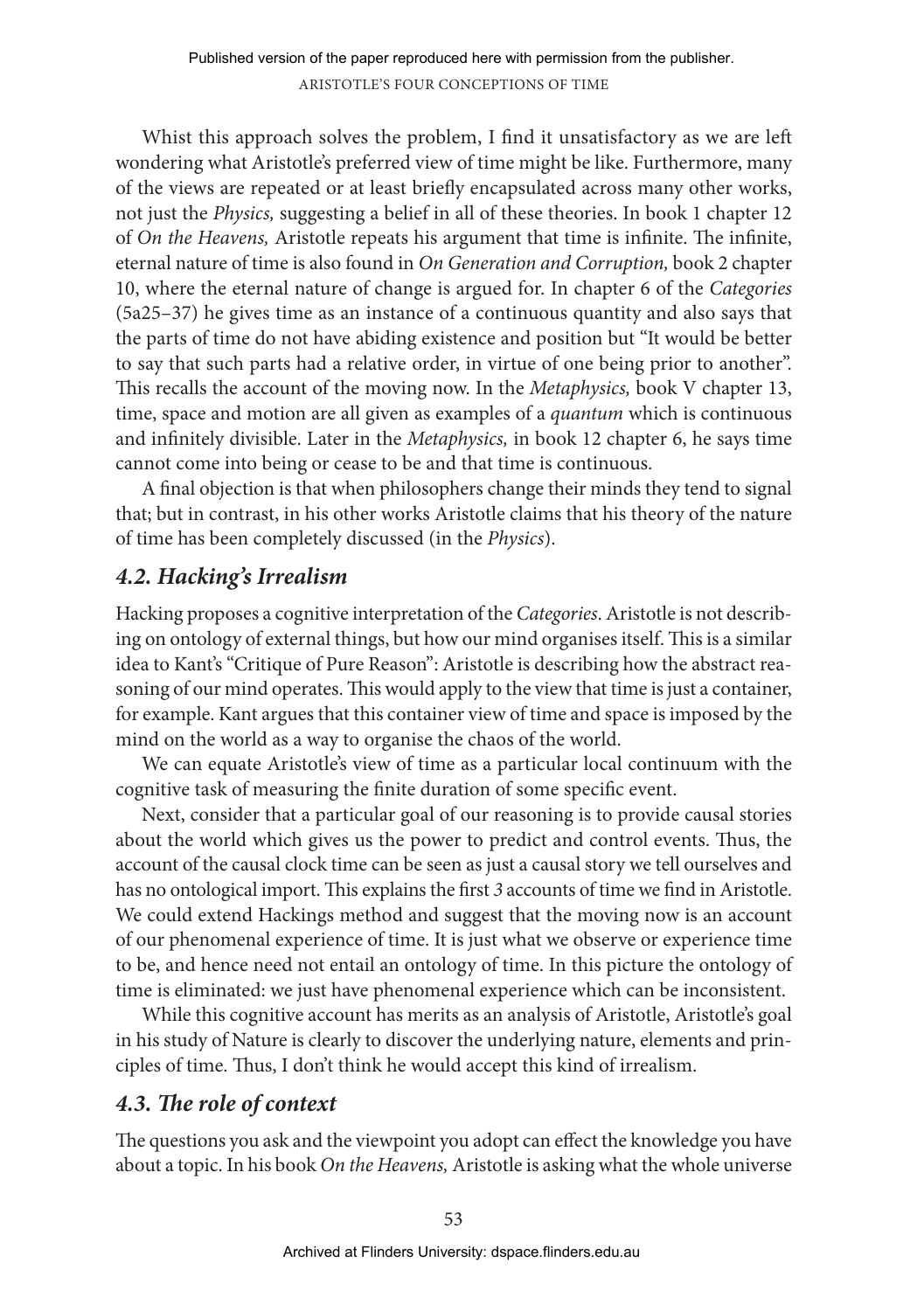is like. He starts out by asking what it is made of and accepts the view that it consists of Earth, Water, Air and Fire. He suggests that matter consists of molecules made up of pairs of these elements. If the universe were infinitely old then the molecules and elements would all have moved to their proper place and the world would be like a layer-cake and structured entities like man would not exist. To avoid this outcome Aristotle further claims that the elements in the molecules change from one element to another in a continual cyclic pattern. For example, matter made up of earth–water, which has the properties of a moist solid, changes (or dries out) to become made up of earth–air which is a dry solid. This example shows how Aristotle's knowledge is a complete consistent whole with the properties of matter being consistent with the infinite nature of time.

We tend to think that the elements are ordered according to weight. However, if we consider the problem of whether objects float or sink it might be better to think of the ordering as based on something like density. Earth, being heaviest moves downward to its natural place at the centre of the Universe and fire, being lightest, moves upwards. However, there is another consequence of this variation of density: there is also a difference in the amount of friction or drag present. It is very hard to wade through mud. It is easier, although still difficult, to wade through water; and it is relatively easy to walk through air. As Ross notes, Aristotle introduces an extra element for the outermost fixed stars, they are not fire, as some suggest, but Aether (Ross, p. 96). The key property of this Aether is that it is frictionless. This means that the motion of these stars is eternal and time is infinite. Aristotle has almost given us Newton's *First Law of Motion*. Aristotle is saying that "a frictionless body will continue in motion".

Thus, my concern that time is described as both finite and infinite is resolved. The motion and time of the frictionless Aether is infinite, but the motion and time taken by other matter is finite. The context of "what is moving" results in different properties. The results about the nature of time from *On the Heavens* is summarised in book 8 of the *Physics*.

*On the Heavens* is asking global questions about what the universe, as a whole, is like. This effects the type of answers you get. Whilst a local motion is bounded in time and space it is a different question of whether the whole universe is bounded or unbounded (infinite in extension). To answer this type of question one has to adopt what we might call a Gods-eye-view or the view from nowhere. From this viewpoint time is looked at as a complete totality, a block universe laid out in front of us. The local division of time into past, present and future is ignored by the perspective adopted. This resolves my worry that time is both local and global in Aristotle's account. It is not time that is changing but the viewpoint we adopt that changes properties that are "relative to the viewpoint". From this viewpoint which is outside of time and space it also seems more reasonable to talk of time as a vessel or canvas or substratum in which events occur.

I also raised the issue of the causal role of time in causing events to progress. This is not Aristotle's notion of causation which is immediate, local, and goal directed. From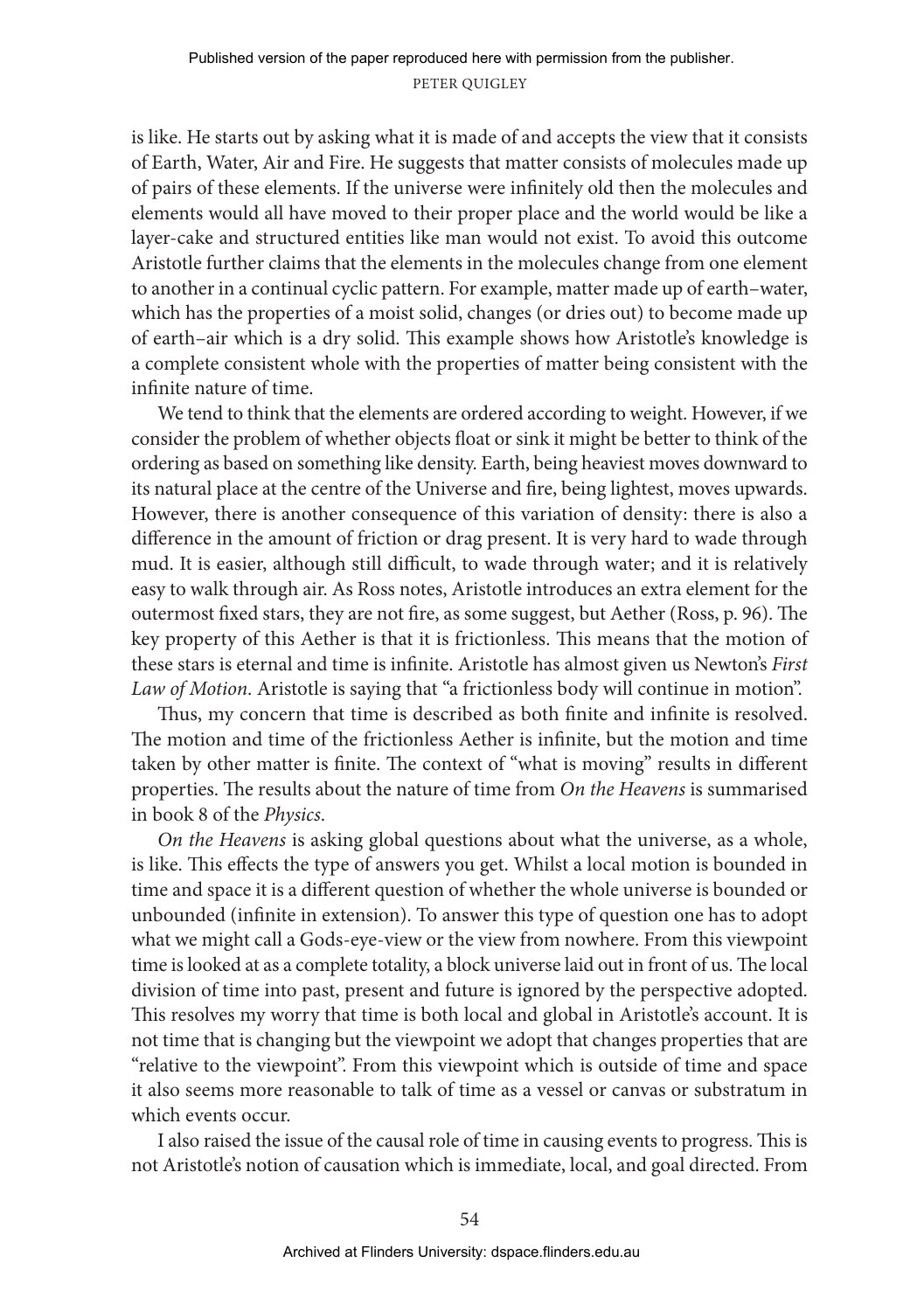the global perspective I don't think this question about causation would make sense. However, we are given a chain of interacting events. When the matter gets denser as we move from the outermost stars towards the centre, motion (or perhaps in this case we should consider it energy) is transferred from the fixed stars to the inner stars and planets and finally to the fire of the sun. The fiery energy from the sun then causes life and motion on the earth. This looks like it gives a causal role to time, however from the local perspective of sitting in my room time is just a background vessel not really playing such a causal role. Thus the contradiction in considering time as both causal and acausal is also resolved.

Of the various differences and contradictions I highlighted in Aristotle's accounts of time, I believe this resolves most of them. The one remaining contradiction is between seeing time as an infinitely divisible continuum containing no points, and the idea that the present or "now" is a point that is a key part of time.

## *4.4. The issue of the continuum and points — Extra machinery*

Aristotle's description of the present as dividing the past, which is no longer, and the future which is yet to be, makes it look like a point. Aristotle's refutation of Zeno's paradox of Achilles and the Tortoise points out that Zeno assumes that Achilles must visit, or touch, every atomic point in turn. This assumption is rejected by Aristotle who claims that there are no actual atomic points in a continuum. Time is a continuum, but the now is a part of time. This means that time both does and does not contain points. Can we resolve this contradiction? In modern mathematics we could make the present an infinitesimal: it is then infinitely divisible, smaller than anything real, and behaves like it is of zero size. As this invokes a completed infinity to get to something smaller than any real, it is not an option open to Aristotle. Aristotle may have two different strategies for resolving the contradiction.

First, Aristotle distinguishes two different senses of the term "to be" or "to exist". He postulates *potential existence* and also *actual existence*. Actual existence seems to mean existing at the present moment, while potential existence is not existing at the present but something that will exist at a future present moment. To say that the present exists at the present moment seems acceptable. This would make the present an actual real thing. Motion and the continuum of time that contains the motion are extended things. Since a continuum is to be treated as indivisible then it does not exist, as a completed thing, at the present moment. (Recall that for Aristotle instantaneous motion does not occur.) Hence time, as a continuum, has potential and not actual existence. Ross (p. 171) tells us that the actual is the individual and particular, whilst the potential are universals. This too would make the present an actual existent and the more general time of the continuum a potential existent. In modal logics of potentiality, you isolate the potential propositions from the actual, and this prevents them leading to logical inconsistency and triviality.

A second attempt to resolve this inconsistency can be found in Aristotle's definition of the present. In the *Physics* (220a4) Aristotle defines the present as the unit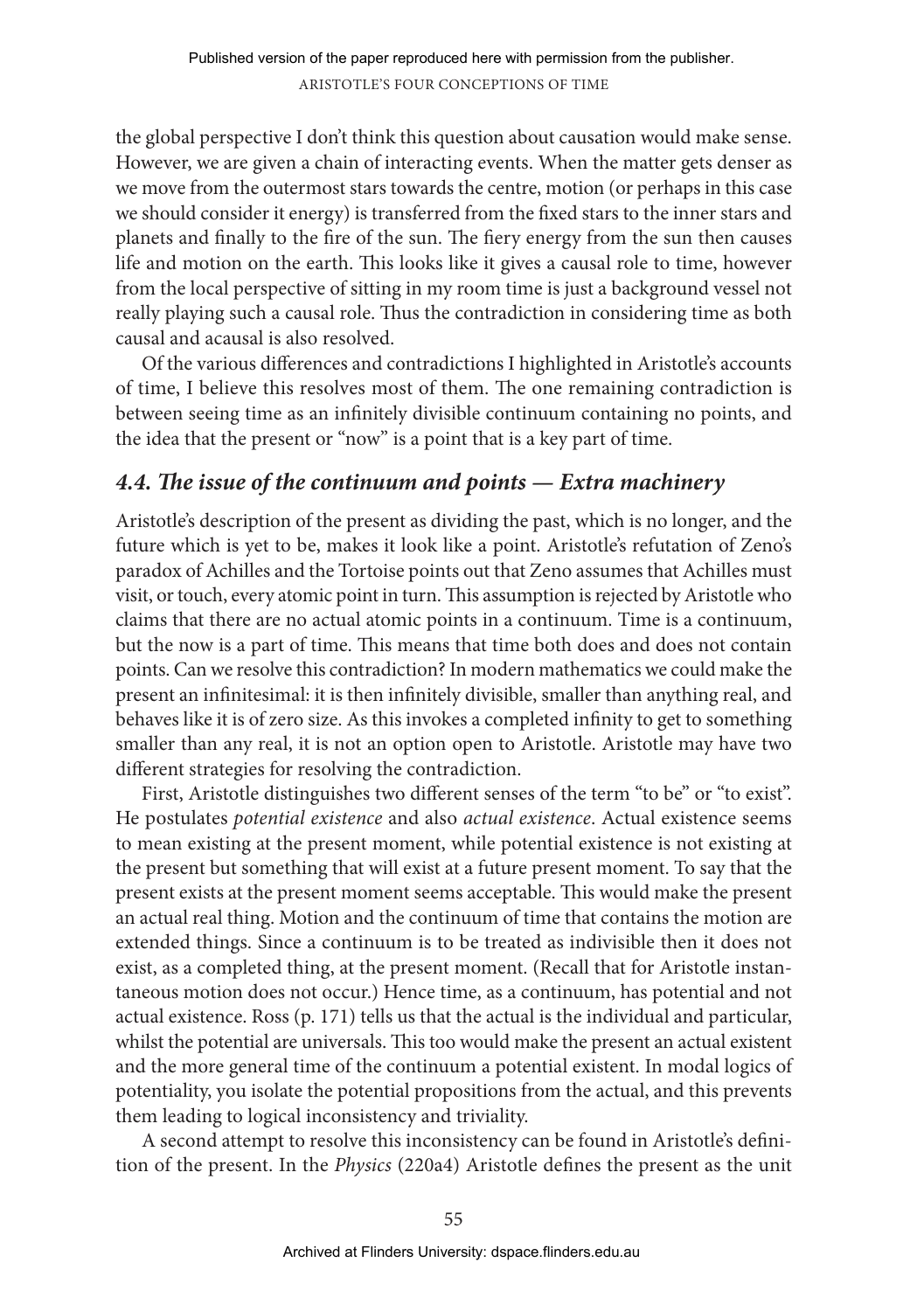of time and says that it is used to count time. At first thought it seems that thought that Aristotle might be discussing the important distinction between how we measure things (or count things) which involves matching potential divisions and how things actually are as a single undivided thing. However, if you read this section literally it resolves the issue of the point-like nature of the present moment. In the *Metaphysics* Aristotle takes some time defining the terms he is going to use in his philosophy. A point is defined as something of zero size which has a specific position. This is a standard sort of definition you get from Euclidean geometry which identifies points on lines. However, a unit is defined as something different, it does not have a specific location. A further distinction between points and units can be found in *On Indivisible Lines* (972b25), where a point is identified as the limit from one side only at the end of a line. A point is an end. This is differentiated from a join which is the point-like object inside a line which can be physically divided into 2 endpoints and is a limit from 2 directions. The now which divides the past from the future is *a join* rather than a point. Whilst this book is attributed to Aristotle's successors, it may reflect Aristotle's views. Furthermore, Bostock notes that the now may be interpreted as a *universal* (Bostock, 1996:xlvi & 265 note to 220a22). Recall that a point however, is a *particular* with a specific location. Thus, we have three arguments that the now is not a point. By making this definitional move Aristotle has denied that the present moment is a point and hence that it is inconsistent with his idea of time as a continuum.

Identifying the present moment as a unit may also leave open the issue of whether the moment has a size. In Aristotle's theory of counting the unit plays a special role. Given a bowl of figs we first start by selecting a fig to be our unit of counting. Then we count by picking up a second item that matches our unit, and by repeating this process of matching the unit to successive items we discover how many figs are in the bowl. In this case of counting the unit is a thing of finite size that we use as a kind of yard-stick. It is treated as an indivisible thing, without parts, but almost paradoxically it has its own size. In the case of the present moment this seems to leave open the issue of whether it is of zero size or not.

These two strategies for treating the present moment do resolve the inconsistency between the account of time as an actually indivisible but potentially infinitely divisible continuum, and the account of time as consisting of a point-like present moment. However, these strategies lead to additional problems of their own. The distinction between actual and potential existence is sometimes unclear, and, in this case, the concept of a unit and how it exists is problematical. Introducing these extra components of the nature of reality to resolve inconsistencies in the theory is a rational strategy but it may be open to a charge of being *ad hoc*. This charge may be refuted by the fact that the potential/actual distinction occurs throughout Aristotle's writings. For example, Aristotle believes that you can't get something from nothing and that qualitative change involves changing from potential existence to actual existence.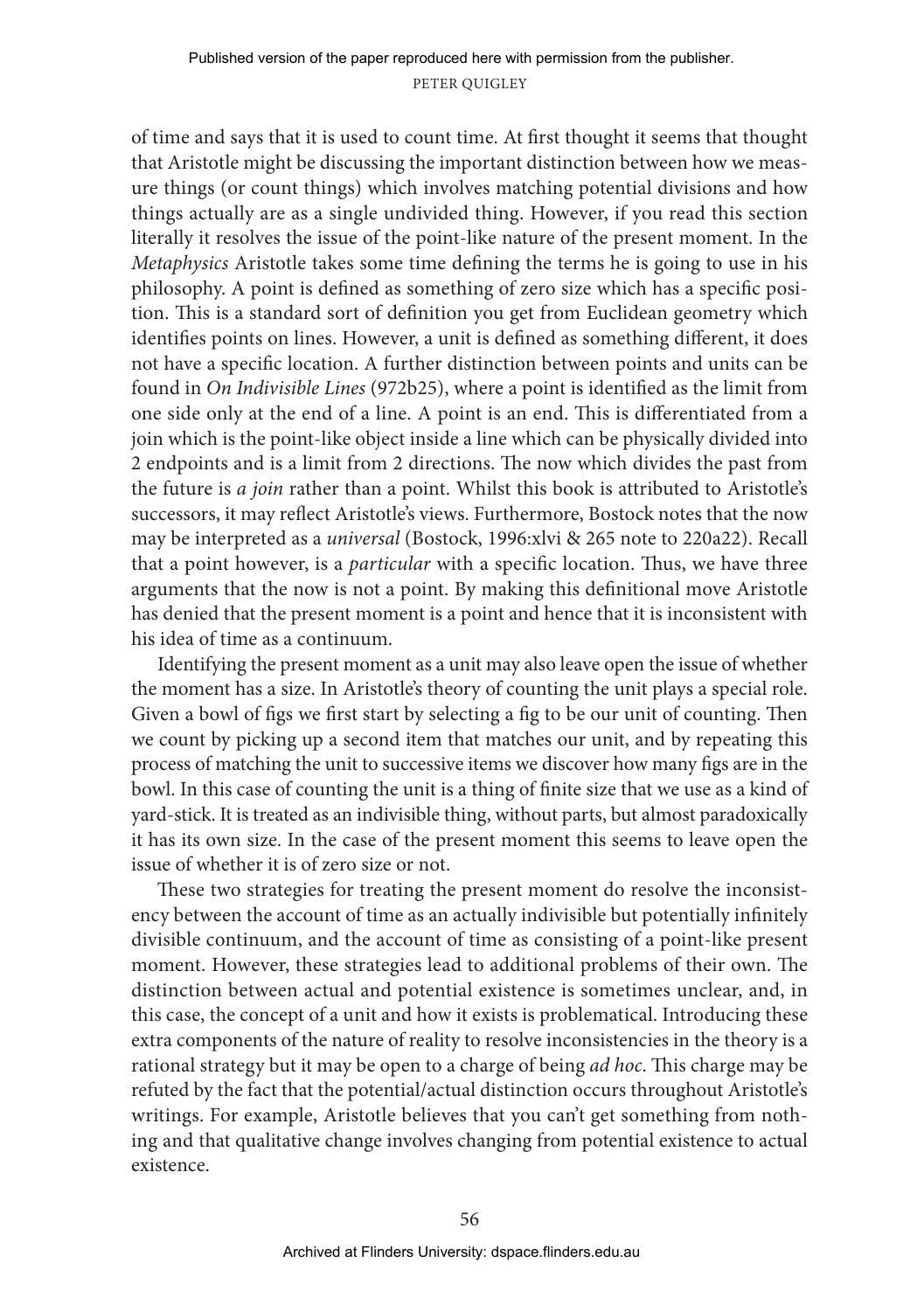# **Conclusion**

Aristotle presents us with four different accounts of time. In his account of what the universe is made of he adopts a similar strategy. He considers all the alternative theories, rejects those that are inconsistent, and hence comes to a single conclusion (i.e. in *On the Heavens*). In the *Physics* we don't get this logical signposting. Perhaps his editors (or transcribers) thought the rejection of a particular theory too obvious to mention, or perhaps, as Bostock suggests these key fragments of the text are missing. This remains a possible solution to the contradictions. Hacking proposes an irrealist interpretation of Aristotle which sees Aristotle as describing our mental organisation. This would allow the presence of contradictions as a consequence of our mental capacities to model things. Whilst many irrealist continental and post-modern philosophers build on the work of the Greek skeptics and Plato and Aristotle to justify their philosophies, I find Aristotle's use of natural biological examples to position him firmly in the realist camp. Thus, although I recognise the merits of Hackings approach, in the case of Aristotle and time I believe Aristotle is giving a realist account. In section 4.3 I proposed that the context of the questions being asked and the local or global viewpoint adopted resolved most of the inconsistencies I had earlier highlighted. In section 4.4 I concluded that the extra machinery of actual and potential existence as well as identifying the now as a unit rather than a point, resolves the inconsistency between describing time as a continuum and the now as a point. Thus, I conclude that we can resolve the apparent inconsistencies in Aristotle's accounts of time.

# **Bibliography**

## Aristotle

*Categories,* Translated E.M. Edghill, web edition published by eBooks@Adelaide, The University of Adelaide Library, University of Adelaide, South Australia 5005.

*On the Generation and Corruption,* Translated H.H. Joachim, web edition published by eBooks@Adelaide, The University of Adelaide Library, University of Adelaide, South Australia 5005.

*On the Heavens,* Translated J.L. Stocks, web edition published by eBooks@Adelaide, The University of Adelaide Library, University of Adelaide, South Australia 5005.

*Metaphysics,* Translated W.D. Ross, web edition published by eBooks@Adelaide, The University of Adelaide Library, University of Adelaide, South Australia 5005.